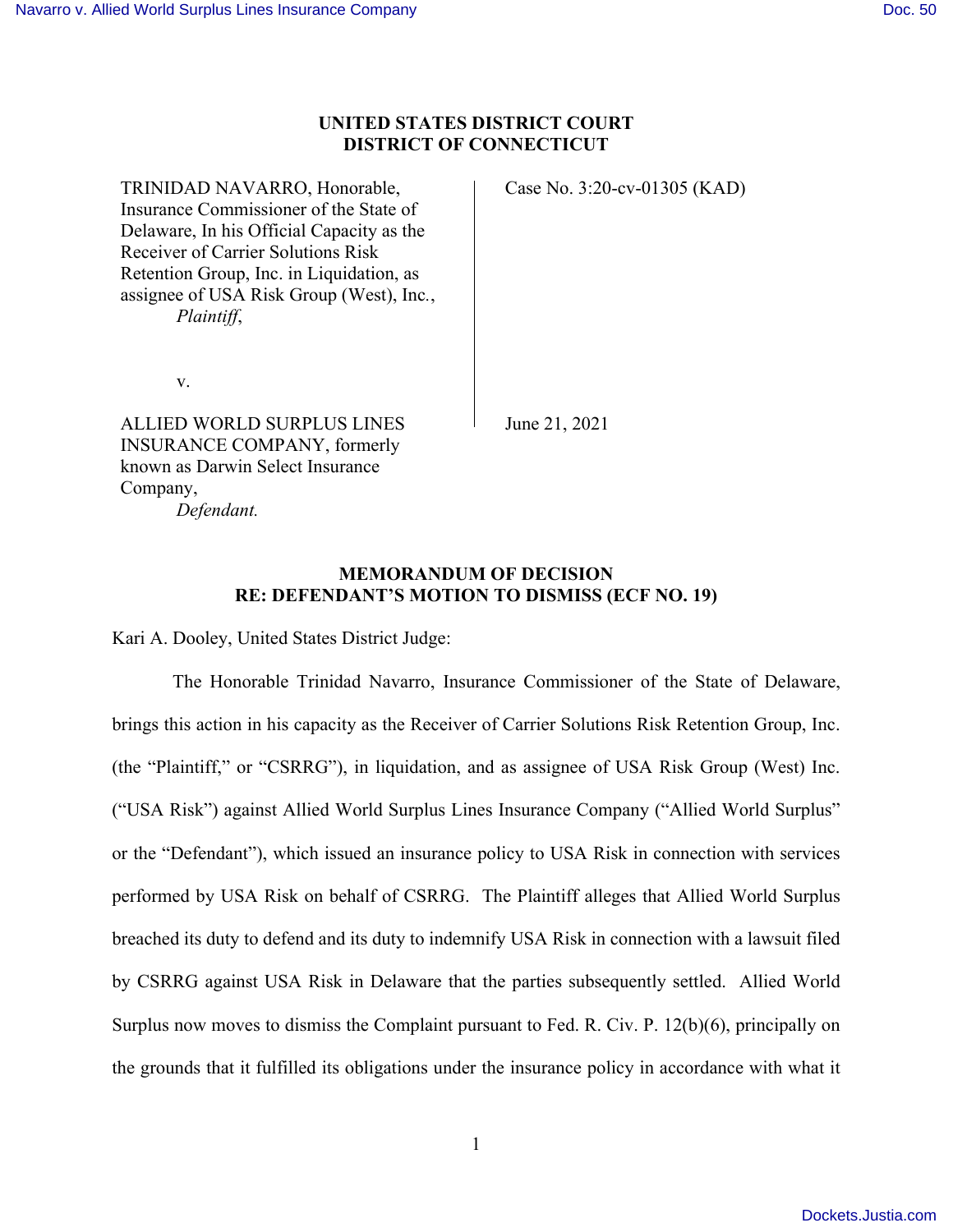contends is the applicable \$25,000 limit of liability. For the reasons that follow, the motion to dismiss is DENIED.

#### **Background and Allegations**

CSRRG was a Delaware Domestic Insurance Risk Retention Group that was established as a captive insurer to provide liability insurance to trucking companies that offered self-funded health plans to their employees. (Compl.  $\P$ [2–3, 9, ECF No. 1.) USA Risk was retained to serve as CSRRG's captive manager, a role which involved assisting CSRRG with the preparation of corporate and insurance regulatory filings and other tasks related to forming and operating a risk retention group under Delaware law. (*Id*. ¶ 12.) In early 2010 CSRRG, facing insolvency, decided to cease operations and take actions to avert potential receivership proceedings; however these actions were unsuccessful and CSRRG was declared insolvent by Liquidation and Injunction Order (the "Liquidation Order") of the Court of Chancery of the State of Delaware (the "Delaware Chancery Court") on August 9, 2010. (*Id*. ¶¶ 13–14.) The Delaware Chancery Court appointed the Delaware Insurance Commissioner (the "Commissioner") to serve as the Receiver in the liquidation and vested the Receiver with authority to, *inter alia*, sue and defend on CSRRG's behalf. (*Id*. ¶¶ 14–15.) On August 20, 2010, CSRRG put USA Risk on notice of a potential claim arising from services provided by USA Risk prior to the liquidation. (*Id*. ¶ 16.)

At the time this notice was given, USA Risk was insured under an Insurance Agents and Brokers Professional Liability policy issued by Darwin Select Insurance Company ("Darwin"), which was effective from May 1, 2010 to May 1, 2011 (the "Policy"). (*Id*. ¶ 17.) Allied World Surplus is the successor to Darwin and the surviving entity following a merger between the parties; the two are collectively referred to herein as Allied World Surplus. (*Id*. ¶¶ 5–6.) The Policy provides a \$3,000,000 limit of liability for "each Claim under Insuring Agreement A, Loss only"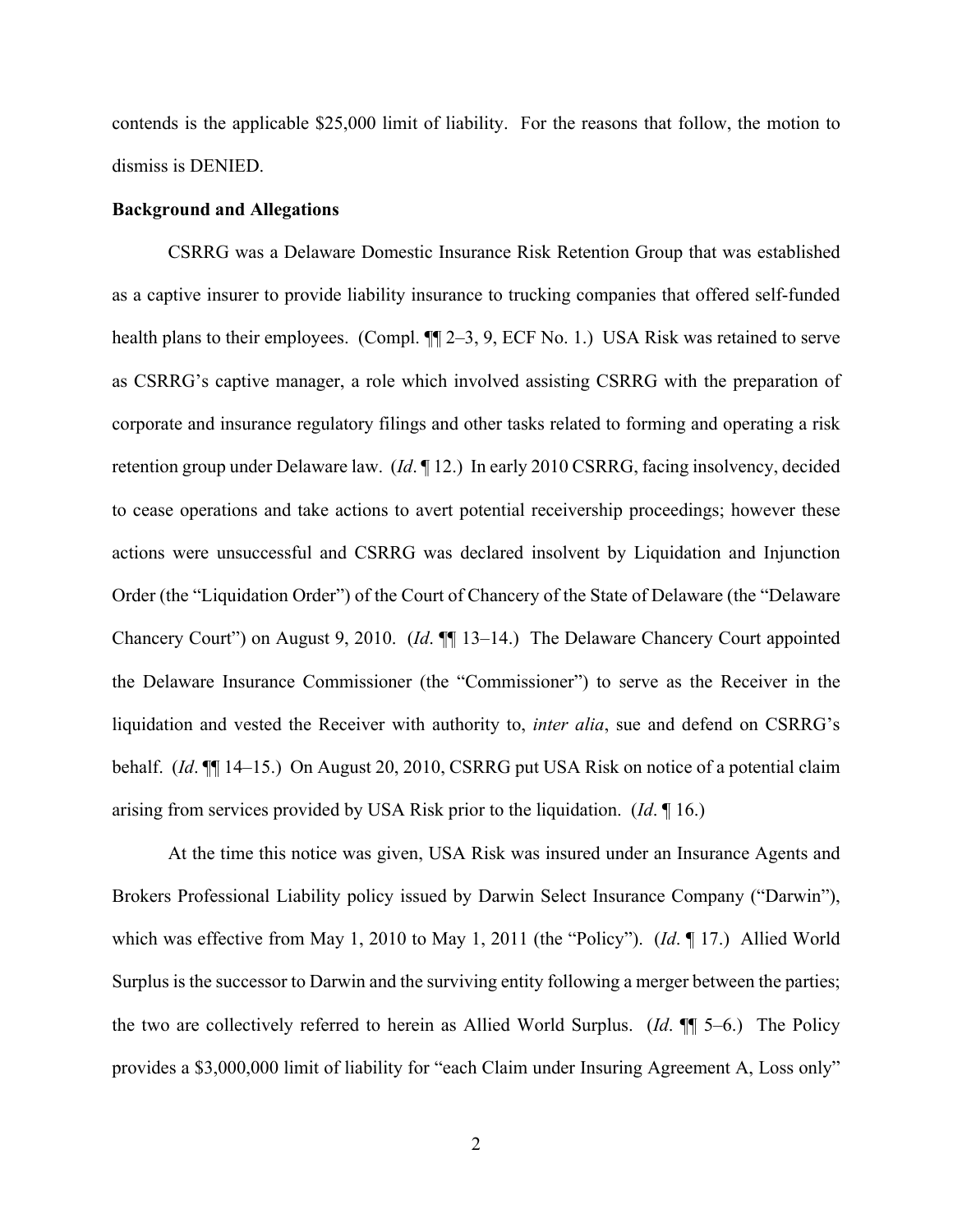and "in the aggregate for all Claims under Insuring Agreement A, Loss only," and a \$25,000 limit of liability for "each Claim and in the aggregate for all Governmental Claims under Insuring Agreement B, both Loss and Defense Expenses." (Policy Declarations, Compl. Ex. A, ECF No. 37.<sup>1</sup> ) The Policy obligates Allied World Surplus to pay, on USA Risk's behalf, any loss in excess of the \$50,000 retention set forth in the Declarations and subject to the \$3,000,000 limit of liability "which the Insured shall become legally obligated to pay because of Claims, other than Governmental Claims," provided certain conditions are met. (Insuring Agreements § I.A.) For Governmental Claims, by contrast, the Defendant is only obligated to pay on USA Risk's behalf Loss and Defense Expenses subject to the \$25,000 limit of liability, without a retention. (*Id*. § I.B.) "Governmental Claim" is defined as "a Claim or investigation brought by any federal, state or municipal agency, insurance department, or other governmental or quasi-governmental authority, in any capacity, whether in its own right, on behalf of an individual or entity, or by an individual or entity on the agency's or authority's behalf." (Policy Definitions § II.E.)

In May 2012 the Commissioner, in his capacity as Receiver, brought suit against USA Risk on behalf of and in the name of CSRRG, alleging that USA Risk caused or contributed to CSRRG's insolvency (the "Underlying Litigation"<sup>2</sup>). (Compl. ¶ 28–29.) USA Risk tendered the complaint in the Underlying Litigation to Allied World Surplus for defense and indemnity under the Policy. (*Id*. ¶ 34.) While Allied World Surplus initially accepted the defense of USA Risk and provided USA Risk with legal representation as well as costs and expenses in connection with the Underlying Litigation, sometime in or after July 2015, it withdrew its defense of USA Risk against

<sup>&</sup>lt;sup>1</sup> While the Policy sets forth all defined terms in bold type, the Court has omitted all such emphases in its recitation of the Policy's applicable terms of coverage.

<sup>2</sup> The complaint in the Underlying Litigation is captioned *The Honorable Karen Weldin Stewart, CIR-ML, Insurance Commissioner of the State of Delaware, In Her Capacity as the Receiver of Carrier Solutions Risk Retention Group, Inc., in Liquidation v. USA Risk Group (West), Inc., a Delaware Corporation*, and is attached as Exhibit B to the complaint in the instant matter. (ECF No. 38.) Commissioner Stewart preceded Commissioner Navarro in that role.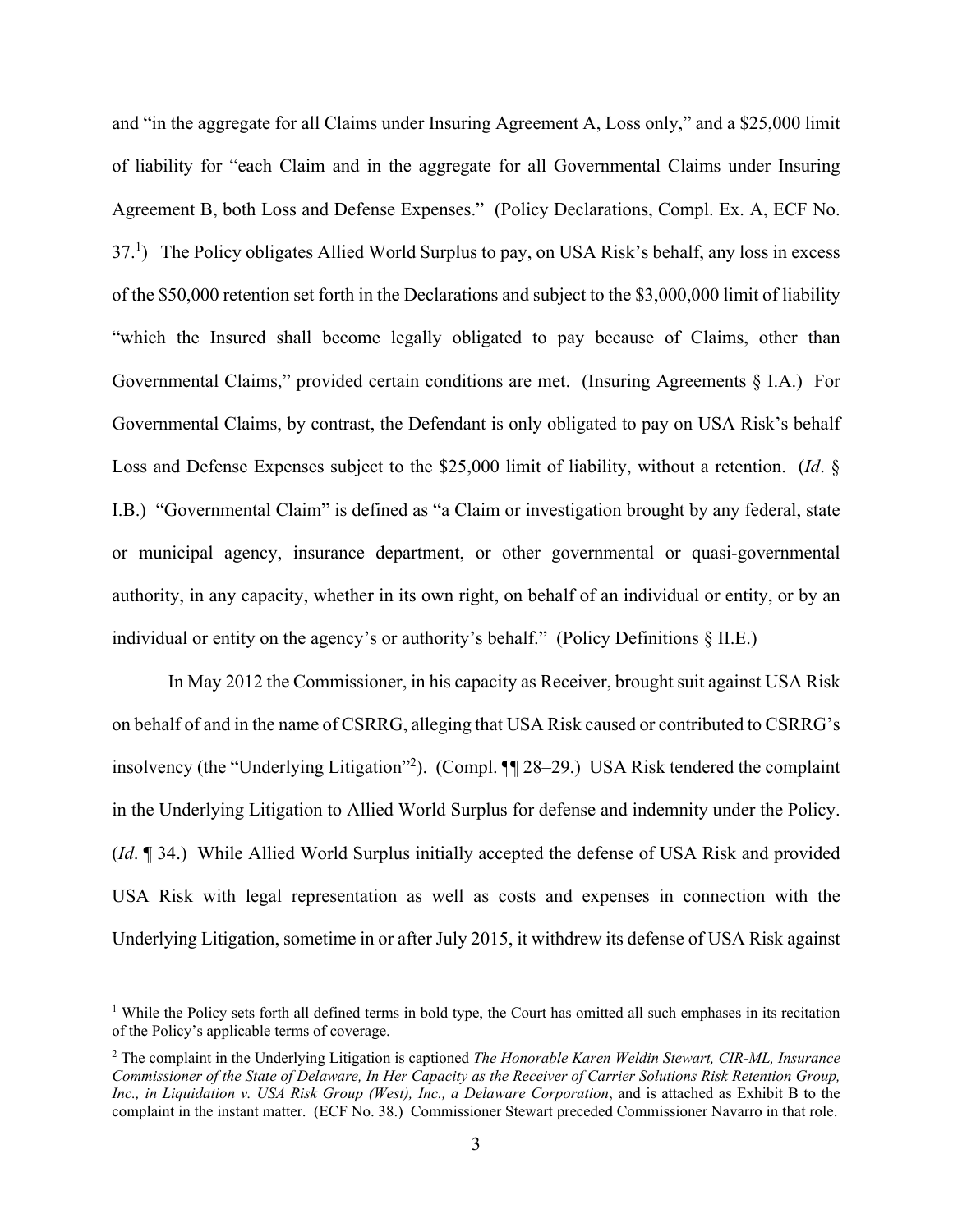CSRRG's claims. (*Id*. ¶¶ 35, 37.) As set forth in its motion, Allied World Surplus submits that it satisfied its obligations by tendering the \$25,000 limit of liability applicable to Governmental Claims. The Commissioner, however, asserts that "[t]he Underlying Litigation does not constitute a 'Governmental Claim' under the Policy," as "[t]he Receiver of CSRRG is not acting in his capacity as the insurance commissioner nor are the acts of the Receiver those of the Delaware Department of Insurance." (*Id*. ¶ 54.)

Thereafter, on July 25, 2017, CSRRG and USA Risk entered into a settlement (the "Settlement Agreement"), pursuant to which the parties agreed to settle CSRRG's claims in the Underlying Litigation for an aggregate amount of \$1,000,000. (*Id*. ¶¶ 38–39.) On August 14, 2017, the Receiver filed a Verified Petition for Approval of Settlement Agreement (the "Petition"), requesting that the Delaware Chancery Court issue an order approving the Settlement Agreement and a release between CSRRG and USA Risk. (*Id*. ¶¶ 40–41.) The Delaware Chancery Court issued an Order to Show Cause ("OSC") on October 16, 2017, in which it provided a November 3, 2017 deadline for any interested party or claimant to object to the Petition and made clear that failure to do so by the deadline would constitute waiver of any right to judicial review. (*Id.* ¶¶ 42–43.) CSRRG served a copy of the OSC and the Petition on Allied World Surplus and its attorneys on October 19, 2017. (*Id*. ¶ 44.) Allied World Surplus did not respond or otherwise object to the relief sought in the Petition. (*Id*. ¶ 46.)

The Delaware Chancery Court issued an order on November 3, 2017 granting the Petition, approving the Settlement Agreement, and authorizing and ordering the Receiver to implement the Settlement Agreement's terms. (*Id*. ¶ 47; Ex. F, ECF No. 42.) CSRRG served a copy of the Delaware Chancery Court's November 3, 2017 order on the Defendant on November 8, 2017 but the Defendant again neglected to respond. (Compl. ¶ 48.) In accordance with the Settlement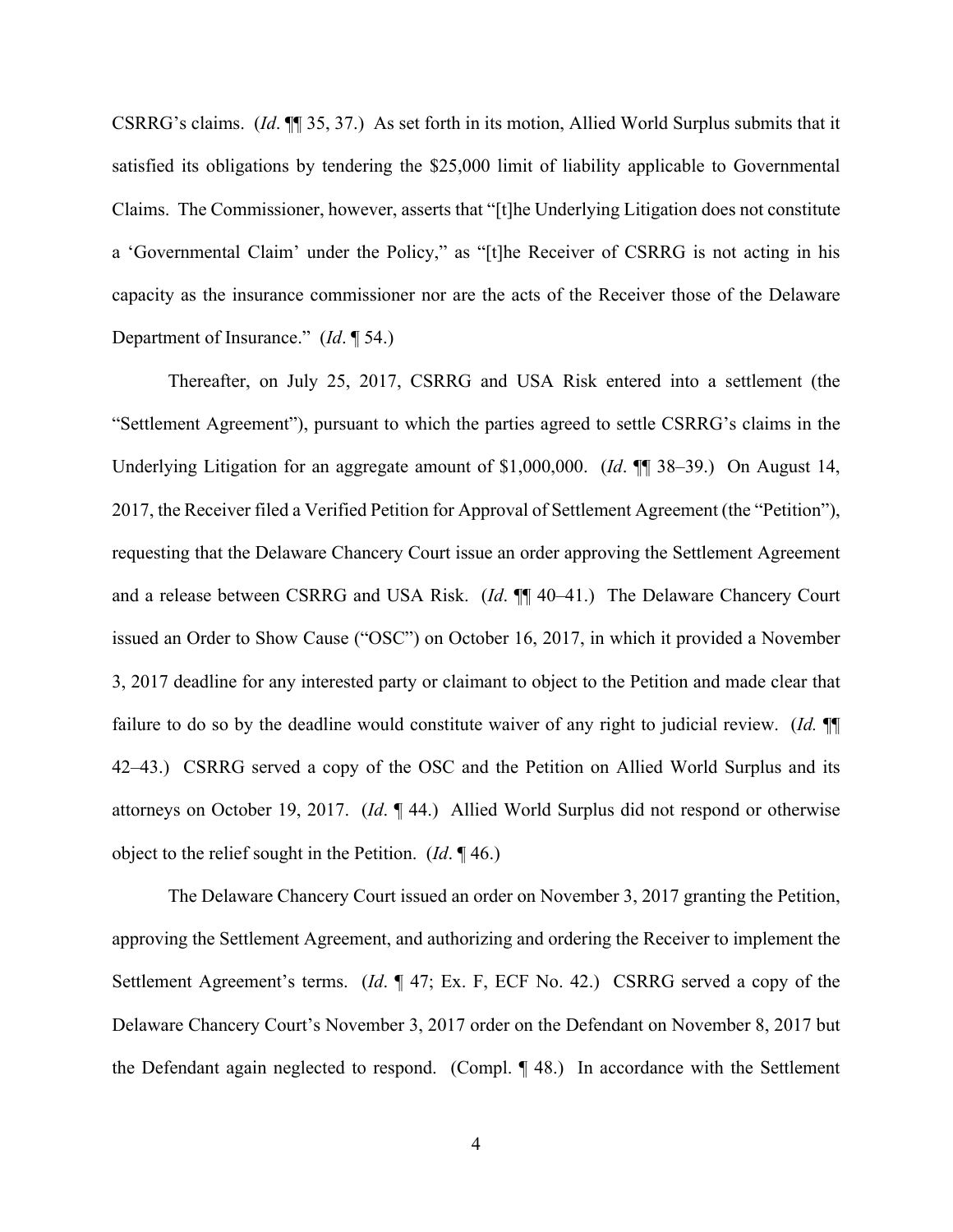Agreement, USA Risk subsequently filed a consent judgment in the Underlying Litigation and executed an assignment of rights to the Receiver in connection with USA Risk's claims against the Defendant. (*Id*. ¶ 49.)

CSRRG brings the instant suit as assignee of USA Risk against Allied World Surplus to recover damages arising from the Defendant's alleged breach of its duty to defend and duty to indemnify USA Risk in the Underlying Litigation. Allied World Surplus has moved to dismiss the action pursuant to Fed. R. Civ. P. 12(b)(6) (ECF No. 19), which the Plaintiff has opposed. (ECF No. 48.) Because the parties' dispute turns purely on issues of contract interpretation, they have jointly requested a stay of all discovery pending resolution of the motion to dismiss. (*See* Joint Rule 26(f) Report, ECF No. 23.) Specifically, the Defendant asserts that CSRRG's claim against USA Risk constituted a "Governmental Claim" within the meaning of the Policy and was accordingly subject to the \$25,000 limit of liability. It therefore represents that its withdrawal of its representation of USA Risk in the Underlying Litigation was proper following exhaustion of the \$25,000 liability limit. The Defendant argues in the alternative that the Plaintiff's claims are barred by the statute of limitations. The Plaintiff responds that the Underlying Litigation was not a Governmental Claim and that even if it were to meet that definition, it falls within the Policy's exception as a claim brought by a governmental entity in its sole capacity as a client or customer of USA Risk. As necessary, these issues are addressed below.

#### **Legal Standard**

On a motion to dismiss under Rule  $12(b)(6)$ , the Court "must accept as true the factual allegations in the complaint and draw all inferences in the plaintiff's favor." *Kinsey v. New York Times Co.*, 991 F.3d 171, 174 (2d Cir. 2021) (quotation marks, alterations, and citation omitted). "For motion to dismiss purposes, the complaint is deemed 'to include any written instrument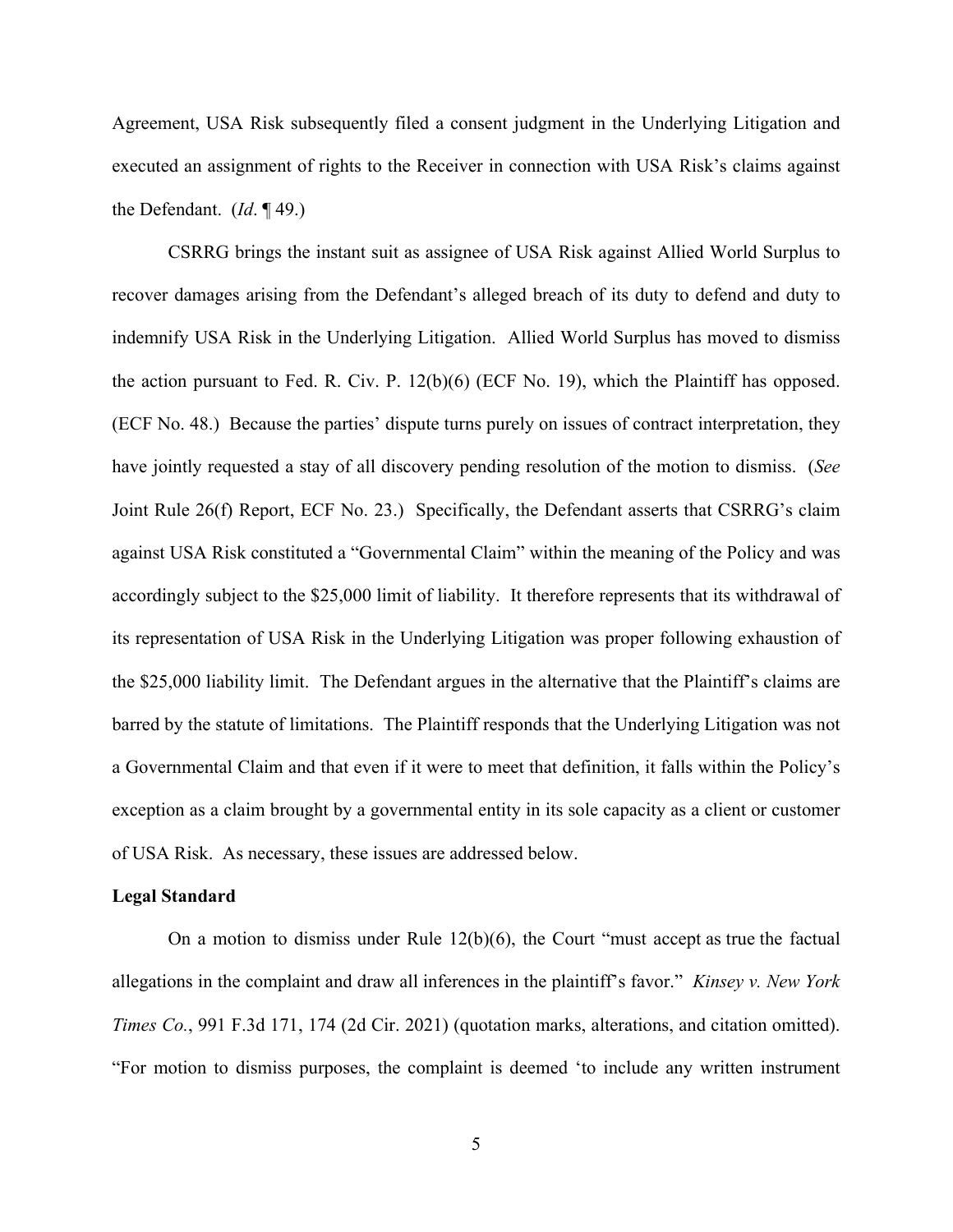attached to it as an exhibit or any statements or documents incorporated in it by reference.'" *Id.* (quoting *Rothman v. Gregor*, 220 F.3d 81, 88 (2d Cir. 2000)). The complaint "must 'state a claim to relief that is plausible on its face,'" setting forth "factual content that allows the court to draw the reasonable inference that the defendant is liable for the misconduct alleged." *Kolbasyuk v. Capital Mgmt. Servs., LP*, 918 F.3d 236, 239 (2d Cir. 2019) (quoting *Bell Atl. Corp. v. Twombly*, 550 U.S. 544, 570 (2007), and *Ashcroft v. Iqbal*, 556 U.S. 662, 678 (2009)). At this stage "the court's task is to assess the legal feasibility of the complaint; it is not to assess the weight of the evidence that might be offered on either side." *Lynch v. City of New York*, 952 F.3d 67, 75 (2d Cir. 2020).

### **Discussion**

### **Whether the Underlying Litigation is a "Governmental Claim" Under the Policy**

"An insurance policy is to be interpreted by the same general rules that govern the construction of any written contract." *Nat'l Grange Mut. Ins. Co. v. Santaniello*, 290 Conn. 81, 88, 961 A.2d 387 (2009). The Court's analysis is therefore guided by well-established principles of contract interpretation.

A contract must be construed to effectuate the intent of the parties, which is determined from the language used interpreted in the light of the situation of the parties and the circumstances connected with the transaction. The intent of the parties is to be ascertained by a fair and reasonable construction of the written words and the language used must be accorded its common, natural, and ordinary meaning and usage where it can be sensibly applied to the subject matter of the contract. Where the language of the contract is clear and unambiguous, the contract is to be given effect according to its terms.

*Tallmadge Bros. v. Iroquois Gas Transmission Sys., L.P.*, 252 Conn. 479, 498, 746 A.2d 1277

(2000) (quotation marks, alterations, ellipses, and citations omitted). "The contract must be viewed in its entirety, with each provision read in light of the other provisions . . . and every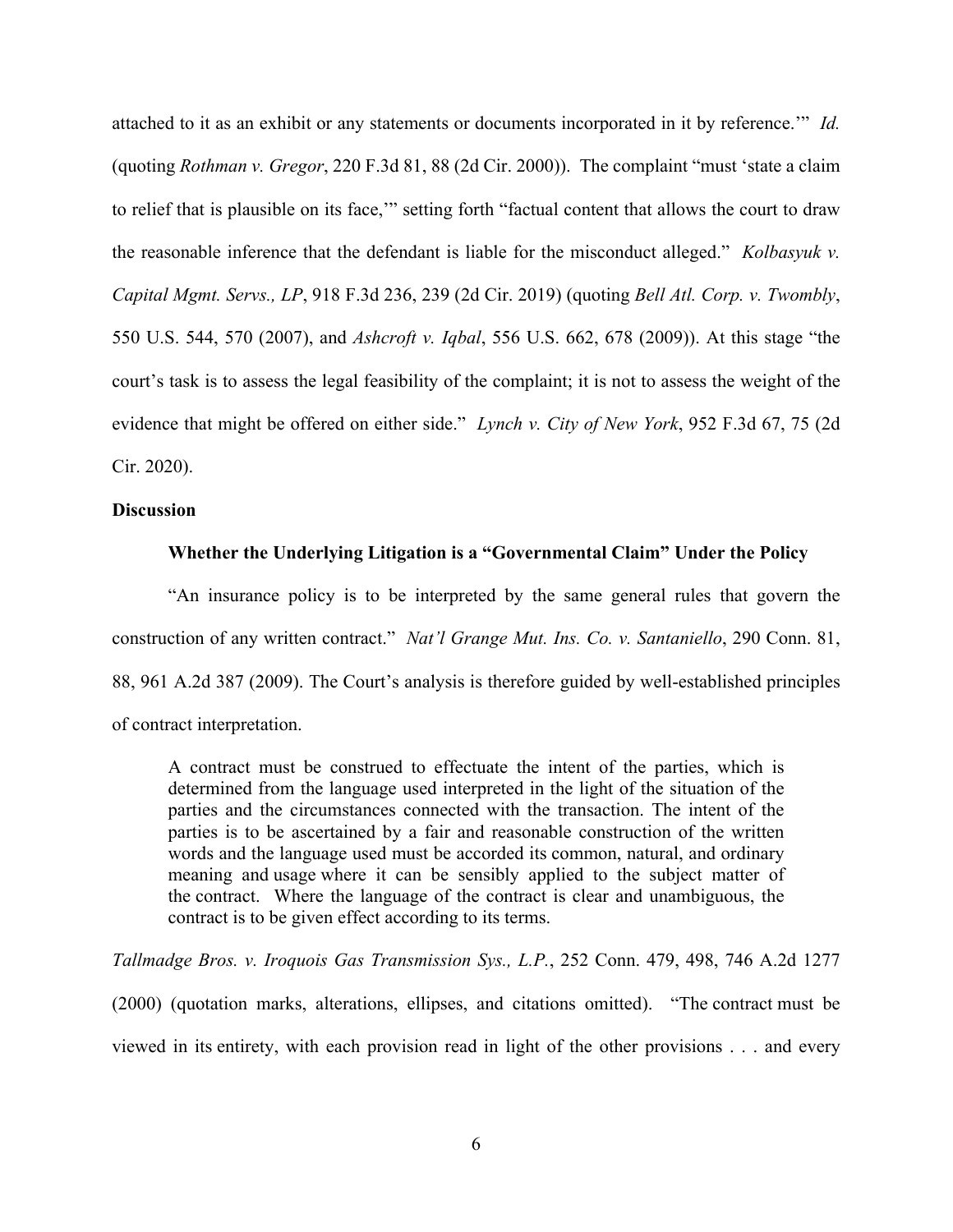provision must be given effect if it is possible to do so." *Murtha v. City of Hartford*, 303 Conn. 1,

9, 35 A.3d 177 (2011) (citation omitted).

In determining whether the terms of an insurance policy are clear and unambiguous, a court will not torture words to import ambiguity where the ordinary meaning leaves no room for ambiguity. Similarly, any ambiguity in a contract must emanate from the language used in the contract rather than from one party's subjective perception of the terms. As with contracts generally, a provision in an insurance policy is ambiguous when it is reasonably susceptible to more than one reading. Under those circumstances, any ambiguity in the terms of an insurance policy must be construed in favor of the insured because the insurance company drafted the policy. This rule of construction may not be applied, however, unless the policy terms are indeed ambiguous.

*Santaniello*, 290 Conn. at 89 (quotation marks, alterations, ellipses, and citations omitted).<sup>3</sup>

As noted, the parties' dispute centers on the coverage terms and definitions set forth in the Policy. Specifically, the parties disagree as to whether the claim tendered by USA Risk to Allied World Surplus in connection with the Underlying Litigation brought by CSRRG was a "Governmental Claim" within the meaning of the Policy. "Claim" is defined by the Policy to include "any civil proceeding in a court of law . . . made against any Insured seeking to hold such Insured responsible for damages for a Wrongful Act or Personal Injury." (Policy Definitions § II.B.) There is no question that the Underlying Litigation was a "Claim" under the Policy. "Governmental Claim" is defined as:

a Claim or investigation brought by any federal, state or municipal agency, insurance department, or other governmental or quasi-governmental authority, in any capacity, whether in its own right, on behalf of an individual or entity, or by an individual or entity on the agency's or authority's behalf.

<sup>&</sup>lt;sup>3</sup> In its opening brief Allied World Surplus cites to Connecticut law and clarifies in its reply that it has assumed for purposes of its motion to dismiss that Connecticut law governs the issues of contract interpretation that underlie the Plaintiff's claims, even though the Policy was issued to USA Risk in Vermont. (*See* Reply at 6 n.2.) Allied World Surplus also notes that Vermont law does not differ from Connecticut law in any material way for purposes of interpreting an insurance policy. *See, e.g.*, *Cincinnati Specialty Underwriters Ins. Co. v. Energy Wise Homes, Inc.*, 199 Vt. 104, 109, 120 A.3d 1160 (2015) ("We interpret policy terms according to their plain, ordinary and popular meaning. . . . Ambiguity exists if a term is subject to more than one reasonable interpretation, and all ambiguities must be resolved in favor of the insured. *. . .* Policies that specifically and unambiguously exclude coverage are effective to preclude the insurer's liability, and we cannot deny the insurer the benefit of unambiguous provisions inserted into the policy for its benefit.") (quotation marks, alterations, and citations omitted). The Court need not undertake a choice of law analysis as the applicable forum law does not alter the outcome of this decision.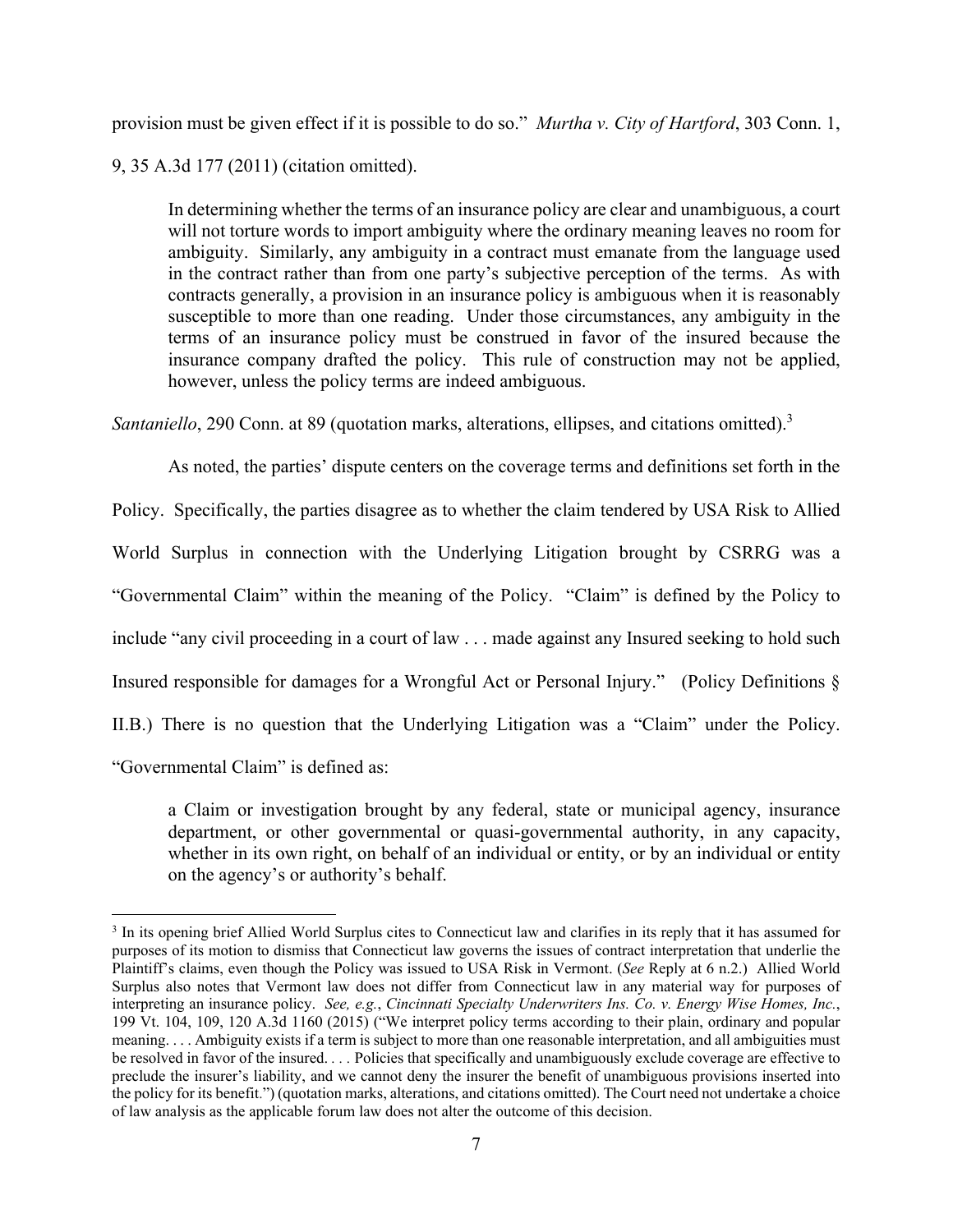## (*Id*. § E.) In addition:

A Governmental Claim shall not include any Claim brought by a governmental entity solely in its capacity as a customer or client of the Insured, and seeking only remedies available to a similarly situated private claimant. Such Claims may be covered under Insuring Agreement A of this Policy, if not otherwise excluded under the terms, conditions and exclusions of this Policy.

# (*Id*.)

 Relying on the plain language of the policy, the Defendant argues that because the Commissioner, who is a governmental authority, brought the claim in his capacity as Receiver on behalf of CSRRG against USA Risk, the claim is indisputably a "Governmental Claim" as that term is defined. The Defendant further asserts that the exception for "any Claim brought by a governmental entity solely in its capacity as a customer or client of the Insured" does not apply because the Commissioner was never USA Risk's customer nor client as USA Risk performed services for CSRRG and not the Delaware Department of Insurance; and nor is the Commissioner "seeking only remedies available to a similarly situated private claimant" as set forth in that exception. The Defendant accordingly maintains that it satisfied its obligations under the Policy by tendering the \$25,000 limit of liability applicable to Governmental Claims.

The Court disagrees that the Underlying Litigation was indisputably a "Governmental Claim."<sup>4</sup> As discussed below, the definition of a "Governmental Claim" is silent on the question

<sup>&</sup>lt;sup>4</sup> While neither the Plaintiff nor the Defendant argue that the Policy language is ambiguous, and each simply asserts its respective interpretation of the language, the Court observes that the terms "governmental authority" or "quasigovernmental authority" are not defined anywhere in the Policy. These terms appear in the definition of "Governmental Claim" following the list of "federal, state or municipal agency, insurance department" and are preceded by "or other," which suggests that the "governmental authority" is of "like kind" to a "federal, state or municipal agency, [or] insurance department." *See, e.g.*, *24 Leggett St. Ltd. P'ship v. Beacon Indus., Inc.*, 239 Conn. 284, 297, 685 A.2d 305 (1996) (explaining that under the doctrine of *ejusdem generis*, "[w]hen people list a number of particulars and add a general reference like 'and so forth' they mean to include by use of the general reference not everything else but only others of like kind."). Accordingly, it is not apparent that an individual government official such as an insurance commissioner, as a receiver or otherwise, is of "like kind" to a "federal, state or municipal agency, [or] insurance department"—all of which are governmental *entities.* And while the definition also provides that the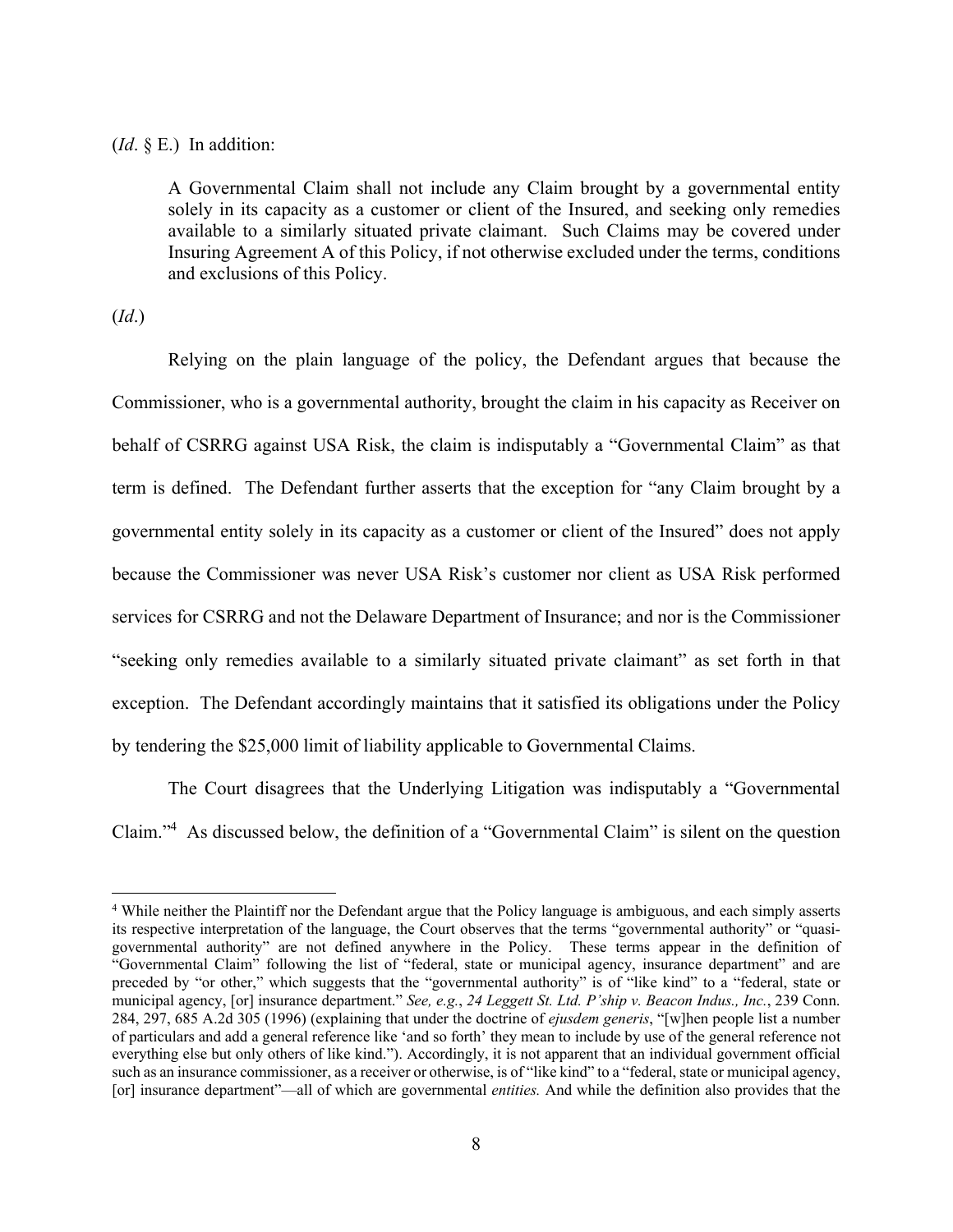of whether, even if a government official is a "governmental authority," *see* footnote four, *supra*, it includes a government official operating in a private context.

 And the Plaintiff's primary argument—that the Underlying Litigation was not a "Governmental Claim" because the Commissioner was not acting in his capacity as a government official but, rather, brought the action as a private receiver on behalf of an insolvent insurer—is persuasive, finds support in the law, and is consistent with the nature of a receivership. Plaintiff cites the Liquidation Order, which vested the Commissioner as Receiver "with all right, title and interest in, of or to the property of" CSRRG and authorized the Receiver "to deal with the Assets, business and affairs of [CSRRG] including, without limitation, the right to sue, defend, and continue to prosecute suits or actions already commenced by or for [CSRRG], or for the benefit of [CSRRG's] members, policyholders, cedants, creditors and stockholders . . . in [his] name as the Insurance Commissioner of the State of Delaware, or in the name of [CSRRG.]" (Liquidation Order  $\P$  3, 6, Ex. A to Compl. Ex. B, ECF No. 38.<sup>5</sup>) Had the Commissioner brought the Underlying Litigation in CSRRG's name directly, the Plaintiff argues that the Defendant would have no basis for asserting that it was predicated on a Governmental Claim, and thus the Plaintiff declares that it would lead to an absurd result to characterize CSRRG's claims as Governmental Claims merely because the Underlying Litigation was prosecuted in the Commissioner's name while functioning as a private receiver.

claim may be made "by an individual or entity on the agency's or authority's behalf," if the "individual" is also the "authority" this phrase is arguably nonsensical, but would make sense if the authority is an entity with respect to which an individual can advance a claim. The Court does not decide the motion to dismiss on the basis of this potential ambiguity as the parties have not advanced this issue.

<sup>5</sup> As the Plaintiff observes the Delaware Insurance Code is in accord. *See* 18 Del. C. § 5911(a) ("An order to liquidate the business of a domestic insurer shall direct the Commissioner forthwith to take possession of the property of the insurer, to liquidate its business, *to deal with the insurer's property and business in the Commissioner's own name as Insurance Commissioner or in the name of the insurer, as the court may direct*, and to give notice to all creditors who may have claims against the insurer to present such claim") (emphasis added).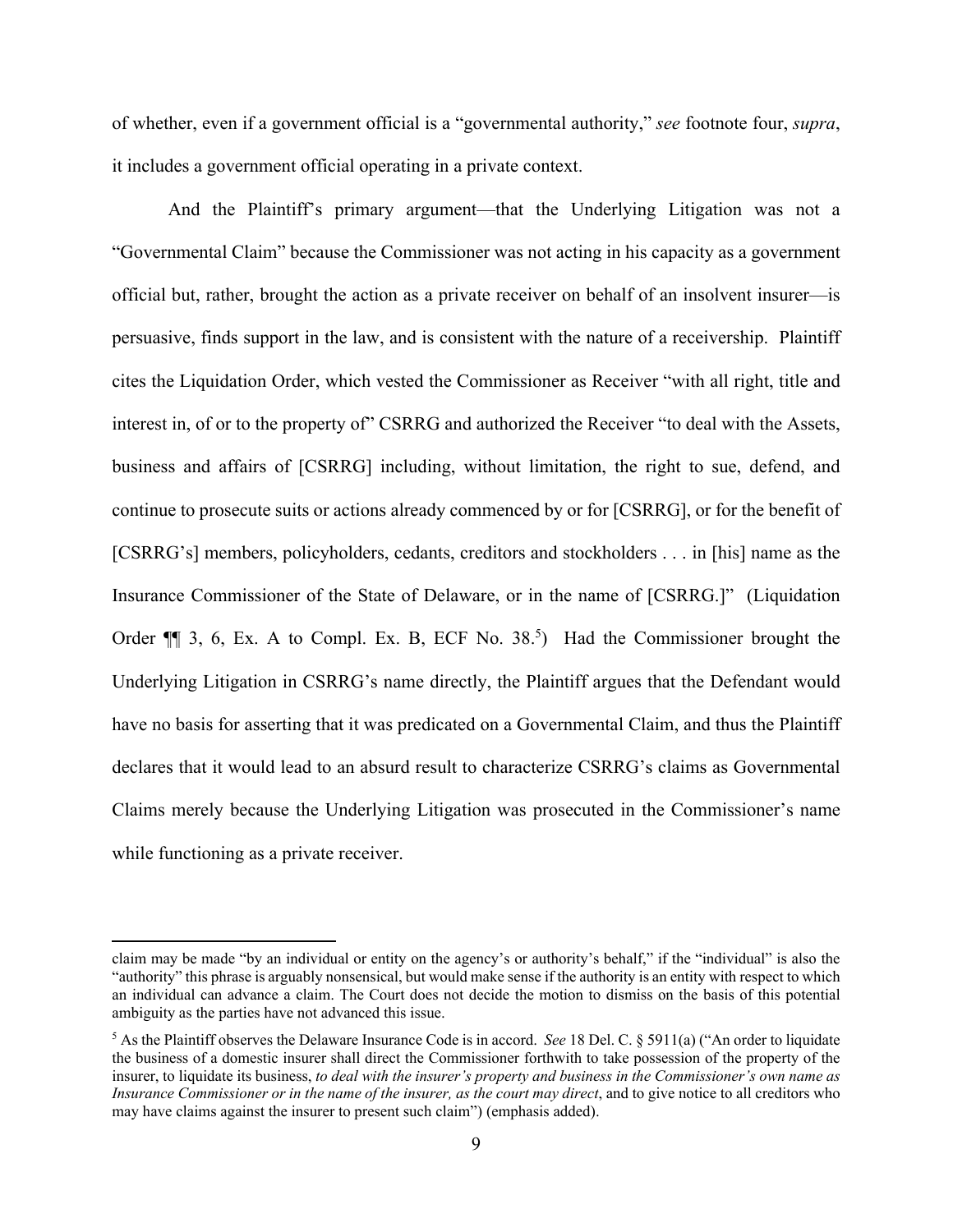Consistent with Plaintiff's position, courts have recognized as a general matter that when an insurance commissioner (or equivalent state official) is appointed under state law as the receiver of an insolvent insurer for purposes of rehabilitation or liquidation, the receiver is understood to act on behalf of the insolvent insurer, not on behalf of the state government. For example, in *Dinallo v. DiNapoli*, 9 N.Y.3d 94, 97, 877 N.E.2d 643 (N.Y. 2007), the Court of Appeals of New York explained that the New York "Superintendent of Insurance serves in two distinct capacities: (1) as supervisor and regulator of New York State's insurance industry as a whole . . . and (2) as a court-appointed receiver on behalf of distressed insurers," which, in the latter role, confers "upon the Superintendent broad fiduciary powers to manage the affairs of distressed domestic insurers and to marshal and disburse their assets." In holding that the New York State Comptroller lacked authority to audit the New York State Insurance Department Liquidation Bureau, the Court of Appeals rejected the notion that the assets of a liquidated insurer are held by the Superintendent in his capacity as a state official under New York finance law, observing that "while the Superintendent's role as liquidator is judicial and private, his role as regulator and supervisor is administrative and public. Consequently, the Superintendent as liquidator is not a state officer but rather one who acts on behalf of a private entity." *Id*. at 103. The Liquidation Order here likewise recognizes that the Receiver and other personnel employed to carry out the liquidation of CSRRG were to be paid out of CSRRG's funds and assets and such individuals "shall not be deemed to be employees of the State of Delaware." (Liquidation Order ¶¶ 18–19.)

Similar observations have been made in other contexts regarding the legal significance of the distinction between an insurance commissioner functioning as a regulatory authority and an insurance commissioner operating in a private role, such as a liquidator or rehabilitator. *See, e.g*., *Koken v. One Beacon Ins. Co.*, 911 A.2d 1021, 1029 (Pa. Commw. Ct. 2006) (recognizing that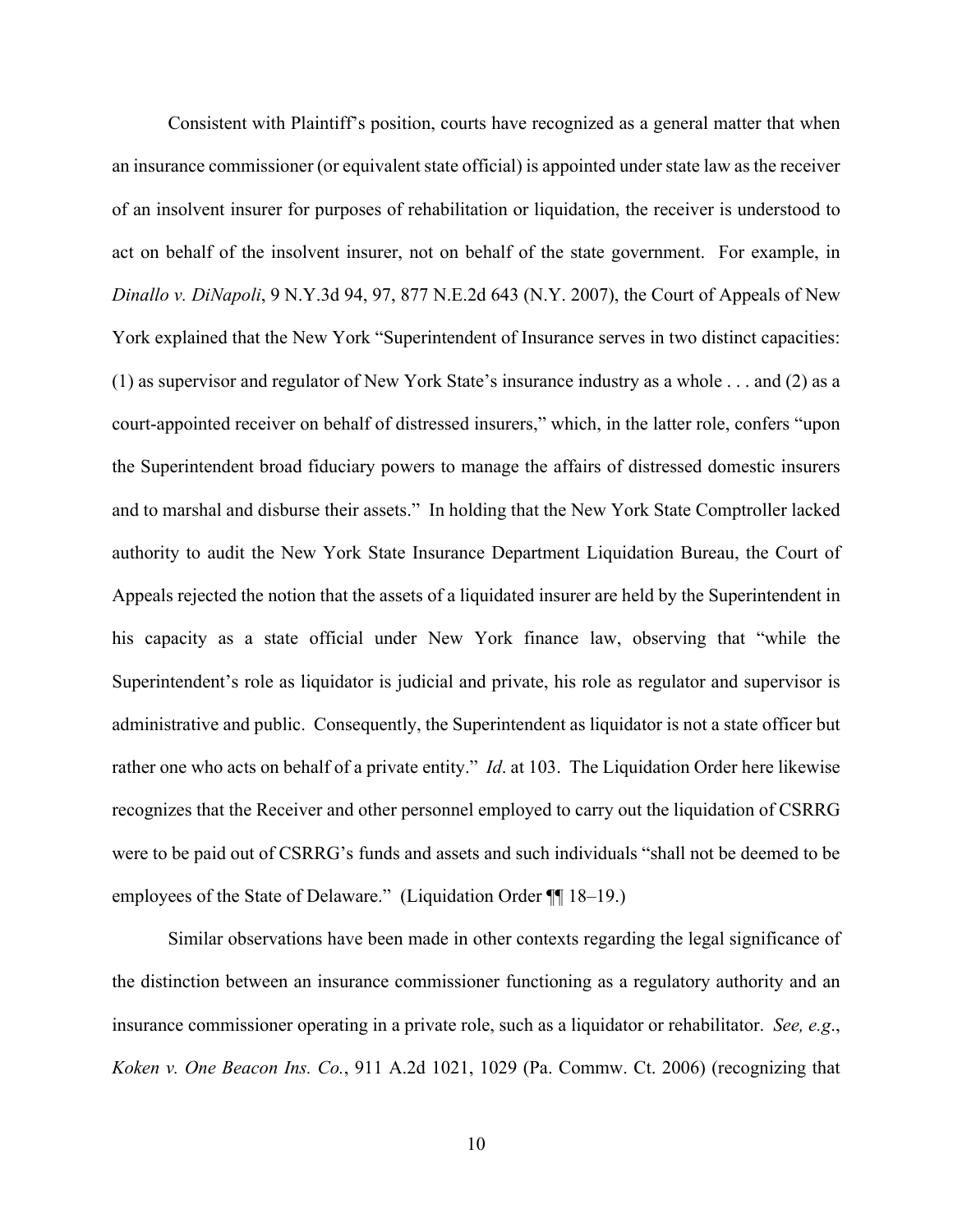prior actions of the Insurance Commissioner in her regulatory capacity cannot be asserted as affirmative defenses in action brought in her capacity as liquidator of insurance company as "the Liquidator steps into the shoes of the insurer and recoups its assets to protect the rights of its creditors, policyholders and shareholders" and "does not premise her claims upon any rights asserted by the Insurance Department or the Insurance Commissioner") (quotation marks and citation omitted); *Kentucky Cent. Life Ins. Co. By & Through Stephens v. Park Broad. of Kentucky, Inc.*, 913 S.W.2d 330, 334 (Ky. Ct. App. 1996) ("Because it is our opinion that the commissioner as 'rehabilitator' occupies a legally separate role from that of his official capacity as regulator of the state's insurance department, we conclude the rehabilitator falls outside the purview of" provision of Kentucky Open Records Act applicable to a "public agency"); *State of N.C. ex rel. Long v. Alexander & Alexander Servs., Inc*., 711 F. Supp. 257, 262 (E.D.N.C. 1989) ("The Commissioner as rehabilitator thus loses his identity as the State, and with it his immunity as an officer of the State, by assuming the identity of the insurer in actions brought for and against the insurer").

Plaintiff acknowledges that the Delaware courts have not confronted this precise issue but cites the Court to *Stewart v. Wilmington Tr. SP Servs., Inc.*, 112 A.3d 271, 308 (Del. Ch.), *aff'd*, 126 A.3d 1115 (Del. 2015), where the Delaware Chancery Court addressed whether the doctrine of *in pari delicto*, an affirmative defense which bars claims as between wrongdoers save for certain exceptions, should apply to claims brought by the Commissioner in her capacity as receiver of certain captive insurers in liquidation against the insurers' auditor and captive manager. The Delaware Chancery Court first rejected the Commissioner's argument "that because the Receiver is innocent of wrongdoing when she 'steps into the shoes' of the liquidated entities, she cannot be subject to the defenses to which the entities themselves would be subject," noting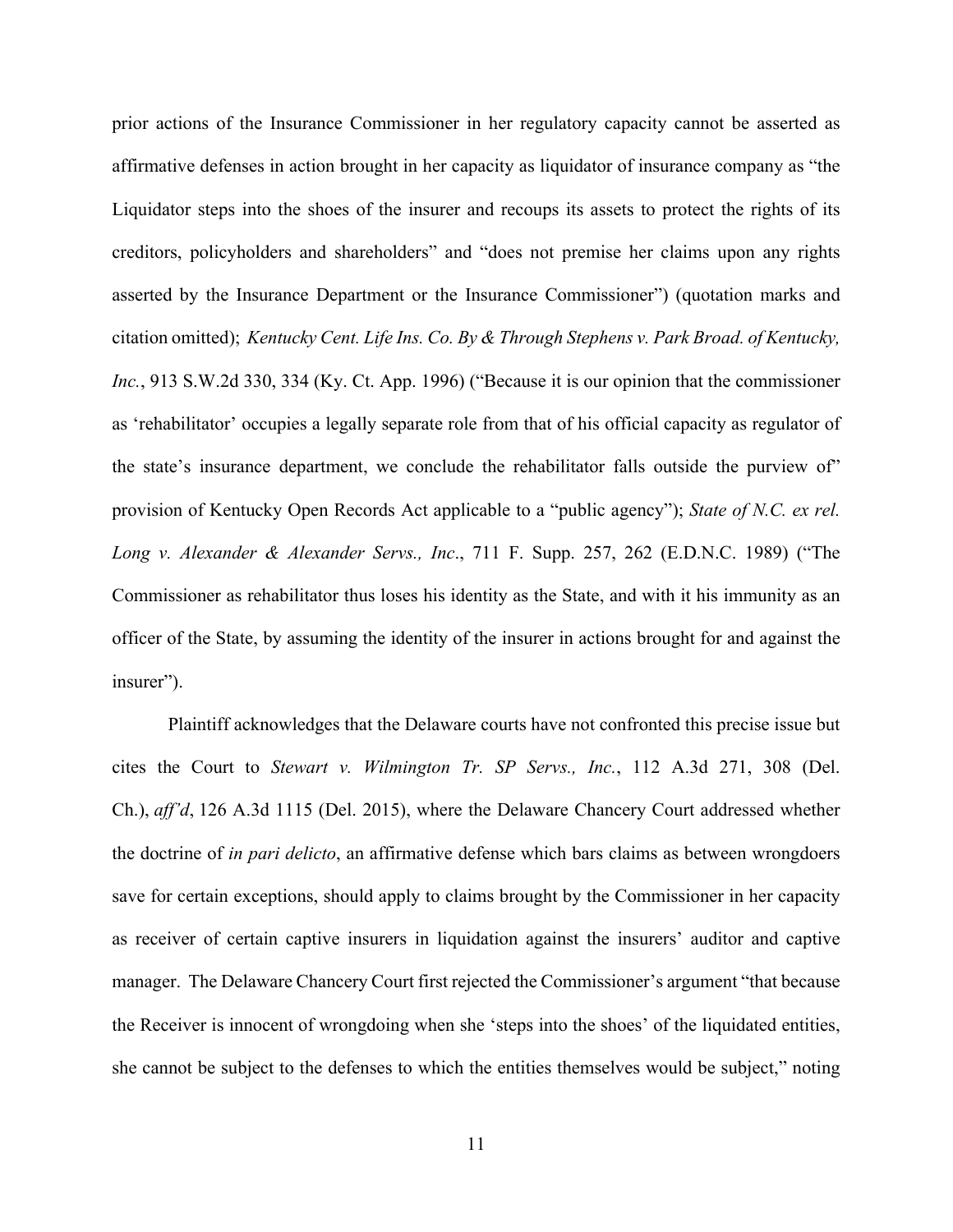that "this principle would eviscerate *in pari delicto.*" *Id.* at 312. The court also declined the Commissioner's request to recognize a public policy exception to the doctrine in order to further the State's policy goals of making innocent policyholders whole and deterring the misconduct of firms that provide services to captive insurers. *See id.* at 313–14. First, the court observed that "the claims subject to the pending motions to dismiss are the [captive insurers'] claims, not the Insurance Commissioner's," but "even setting that aside, the expansive and intricate statutory and regulatory framework governing Delaware-domiciled insurance companies arguably cuts *against*  the Receiver's position that *in pari delicto* should not apply, not in favor of it." *Id.* at 313. In other words, because the Department of Insurance and the Commissioner already have broad "authority to achieve the goals of making innocent insurance policyholders whole, and deterring bad conduct on the part of firms providing professional services to insurers" through the regulatory process, the Delaware Chancery Court found the Commissioner's argument that this policy should also dictate the outcome of a private cause of action unavailing. *Id.* at 314. The Court agrees with CSRRG that the court's opinion "made the clear distinction between claims brought by the Receiver, which were merely the insolvent insurer's private causes of action, and [were] not actions of the Insurance Commissioner, and regulatory action the Commissioner could bring as the regulator." (Pl.'s Mem. at 23.)

The Defendant does not dispute that a receiver stands in the shoes of an insolvent insurer for purposes of litigation involving the insurer, and instead argues that the Plaintiff ignores the plain language of the Policy—which defines Governmental Claim as extending to any claim brought by a state or federal insurance department or other governmental authority "*in any capacity*." The Defendant argues that the Plaintiff's position—that the same outcome should obtain had CSRRG prosecuted the Underlying Litigation directly—is misleading because under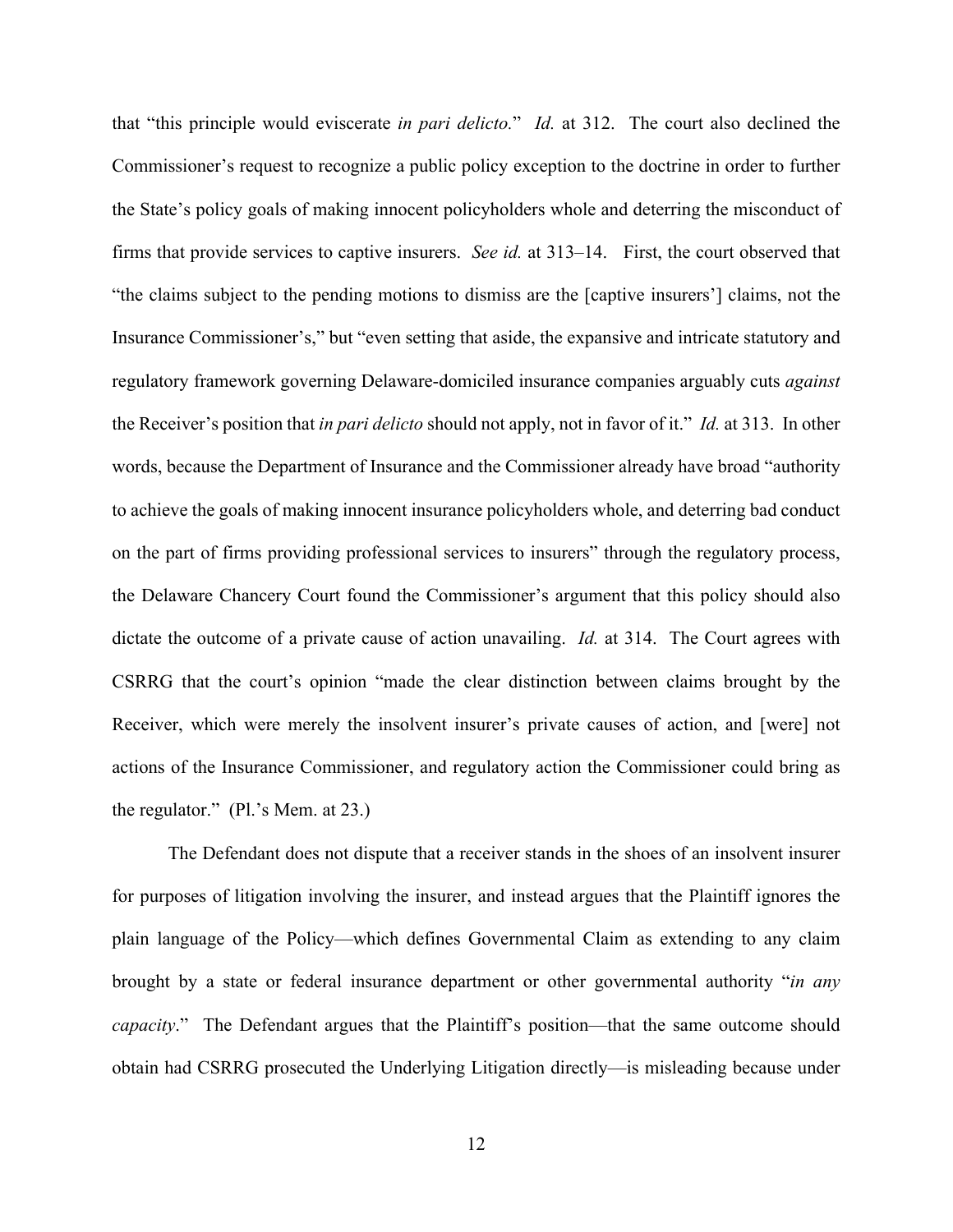Delaware law, the Commissioner is the *only* individual who can be designated a receiver and the Commissioner's initiation of a lawsuit on behalf of the insolvent insurer is therefore an exercise of his governmental role. *See* 18 Del. C. § 5913(a) ("Whenever under this chapter a receiver is to be appointed in delinquency proceedings for an insurer, the court shall appoint the Commissioner as such receiver."). This argument is beside the point. The fact that the Commissioner is the Receiver by operation of statute does not change the fundamentally private nature of the Underlying Litigation. The Commissioner was not acting to advance the State of Delaware's interests and sought only to recoup losses on behalf of CSRRG. Under these circumstances it is not clear that the Commissioner was a "governmental authority" advancing a "Governmental Claim" under the Policy. And it is decidedly not indisputable that he was.

The Defendant also cites the Court to cases arising in the bankruptcy courts and which draw a distinction between a trustee in bankruptcy and the debtor.<sup>6</sup> However the Court is not persuaded that this analogy to bankruptcy law necessitates the unambiguous reading of the Policy that the Defendant advocates, and the cases that the Plaintiff cites are more instructive in understanding how courts interpret the role of an insurance commissioner in particular vis-à-vis litigation brought on behalf of an insolvent insurer.

<sup>&</sup>lt;sup>6</sup> In its reply brief Defendant cites cases wherein courts have recognized such a distinction between a bankruptcy trustee and a debtor for purposes of an "insured vs. insured" exclusion in a directors and officers ("D & O") insurance policy issued to the debtor, despite the fact that the trustee may bring claims in an adversary proceeding that are founded solely on the debtor's rights. *See, e.g.*, *In re Cty. Seat Stores, Inc.*, 280 B.R. 319, 324–26 (Bankr. S.D.N.Y. 2002) (holding that policy exclusion which exempted insurer from liability for claims brought by an insured or the company did not apply to claim brought by pre-petition company's bankruptcy trustee, and concluding that "a bankruptcy trustee charged with a statutory duty and endowed with special statutory powers, is an independent and disinterested entity, separate and distinct from the debtor, as well as the pre-petition company, and as such does not strictly 'stand in the shoes' of the debtor[;] [n]or does he assume the identity of the debtor."); *Alstrin v. St. Paul Mercury Ins. Co.*, 179 F. Supp. 2d 376, 404 (D. Del. 2002) ("agree[ing] with the D & O plaintiffs and the Estate Representative that the 'insured v. insured' exclusion should not apply to claims brought by a bankruptcy Estate Representative against the former directors and officers of the Debtor where the Debtor is the insured entity, because the Debtor's Estate Representative . . . and the Debtor . . . are separate entities").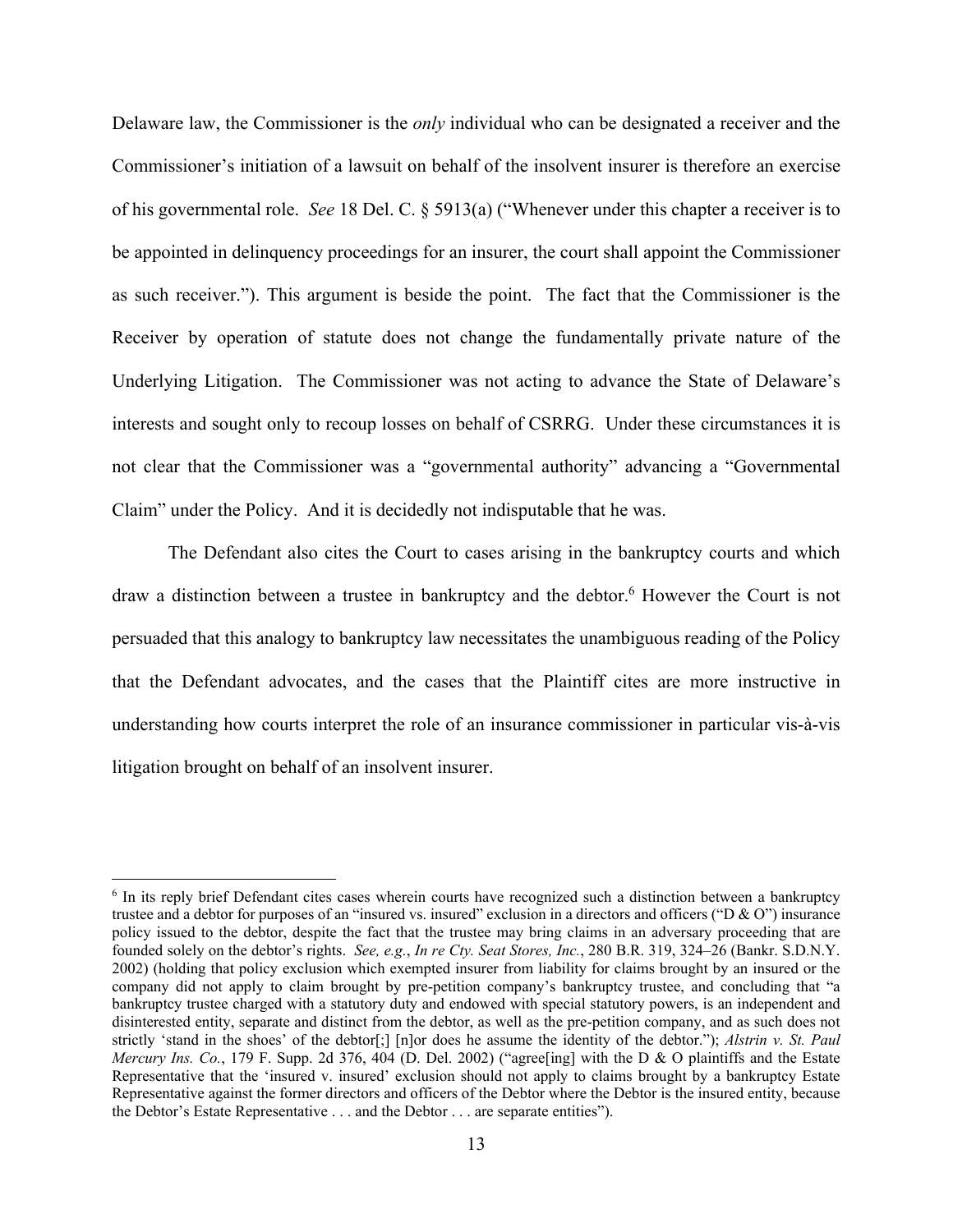Because the Court agrees with the Plaintiff that the Underlying Litigation does not unambiguously constitute a "Governmental Claim" as defined by the Policy, it does not reach the Plaintiff's alternative argument that the Underlying Litigation meets the exception for a "Claim brought by a governmental entity solely in its capacity as a customer or client of the Insured, and seeking only remedies available to a similarly situated private claimant." Nor does it resolve the Plaintiff's contention that the motion to dismiss should be denied because Defendant is estopped from claiming that it did not breach its duty to indemnify when it breached its duty to defend.

### **Statute of Limitations**

Allied World Surplus also argues that even if the Underlying Litigation was not a Governmental Claim, this suit is barred by Connecticut's six-year statute of limitations for breach of contract claims. *See* Conn. Gen. Stat. § 52-576(a) ("No action for an account, or on any simple or implied contract, or on any contract in writing, shall be brought but within six years after the right of action accrues.").<sup>7</sup> "While a statute of limitations defense is most often pleaded as an affirmative defense and may require a factual inquiry beyond the face of the complaint, a defendant may raise the statute of limitations in a Rule 12(b)(6) motion where the dates in a complaint show that an action is barred by a statute of limitations*.*" *Chisholm v. United of Omaha Life Ins. Co.*, 514 F. Supp. 2d 318, 324 (D. Conn. 2007) (quotation marks, alterations, and citation omitted). However, "[w]here . . . a complaint does not demonstrate facial infirmity with respect to the statute of limitations, a motion to dismiss on this ground must fail." *Bartold v. Wells Fargo Bank, N.A.*, No. 14-CV-00865 (VAB), 2015 WL 7458504, at \*4 (D. Conn. Nov. 24, 2015) (quotation marks and citation omitted). "In short, a motion to dismiss may be granted if a complaint's allegations

<sup>&</sup>lt;sup>7</sup> "In cases grounded on diversity jurisdiction the court must apply 'the statute of limitations that the court of the forum state would apply.'" *Plimpton v. Bank of Jackson Hole*, No. 3:20-CV-00323 (VAB), 2021 WL 765243, at \*20 (D. Conn. Feb. 26, 2021) (quoting *Norton v. Michonski*, 368 F. Supp. 2d 175, 179 (D. Conn. 2005)).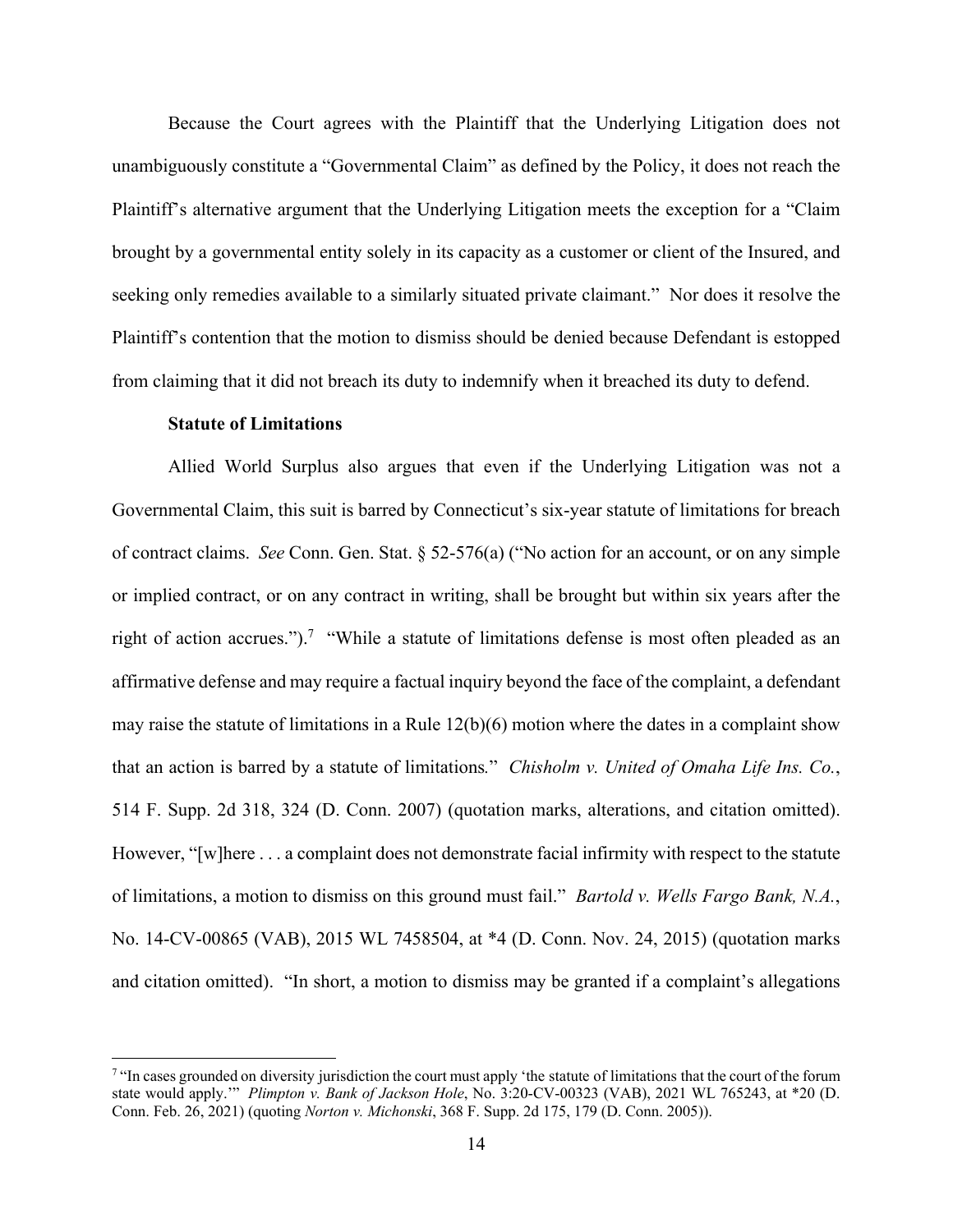affirmatively establish an action's untimeliness, but it may not be granted simply because a complaint failed to include allegations affirmatively establishing its timeliness." *Id.* (quoting *Slainte Investments Ltd. P'ship v. Jeffrey*, 142 F. Supp. 3d 239, 253–54 (D. Conn. 2015)).

The Defendant argues that the Commissioner's cause of action accrued in 2012 when the Plaintiff knew or had reason to know of its injury, citing to, *inter alia*, *Blue Cross of California v. SmithKline Beecham Clinical Lab'ys, Inc.*, 108 F. Supp. 2d 116, 122 (D. Conn. 2000). According to the Defendant, USA Risk knew as early as 2012 that the Defendant was denying coverage for the Underlying Litigation under Insuring Agreement A, and thus the Commissioner's suit, which was not filed until September 3, 2020, is time-barred. This argument fails in the context of a motion to dismiss pursuant to Rule 12(b)(6) because the Defendant's citation to the Complaint notwithstanding, the Complaint does not allege or establish that Allied World Surplus denied coverage in 2012. To the contrary, the Complaint alleges that "sometime in or after July 2015, Defendant Allied World Surplus Lines improperly withdrew from defending USA Risk against CSRRG's claims in the Underlying Litigation." (Compl. ¶ 37.) Six years from July 2015 is July 2021, which would render this complaint, on its face, timely filed. $8$ 

<sup>&</sup>lt;sup>8</sup> Although not cited by the parties, the Court observes that Exhibit C to the Complaint is a copy of the Settlement Agreement between CSRRG and USA Risk, which states that Darwin "notified USA Risk of its position that there is no coverage under Coverage I.A. of the Policy by letters dated September 5, 2014 from David Robles to Andy Sargeant; and July 23, 2015, from Richard A. Simpson to Lorelie S. Masters," which are also attached to the Settlement Agreement. (Settlement Agreement at 17–18 ¶ 21(b), ECF No. 39.) Six years from September 5, 2014 is September 5, 2020. As indicated, the Complaint in this matter was filed September 3, 2020. Although the July 23, 2015 letter referenced in the Settlement Agreement states that "[b]y no later than July 2012, Allied World communicated to USA Risk its position that the Underlying Litigation constitutes a **Governmental Claim** under the Policy, which is subject to a \$25,000 sublimit of liability under Insuring Agreement B," there is no reference in the Complaint to any July 2012 communication, whatever form it is alleged to have taken; nor is any such communication included in the exhibits. (Settlement Agreement Ex. E, ECF No. 39 at 51 (footnotes omitted).) These are merely competing allegations at this juncture and resolution of the dispute would require a factual inquiry beyond the face of the Complaint.